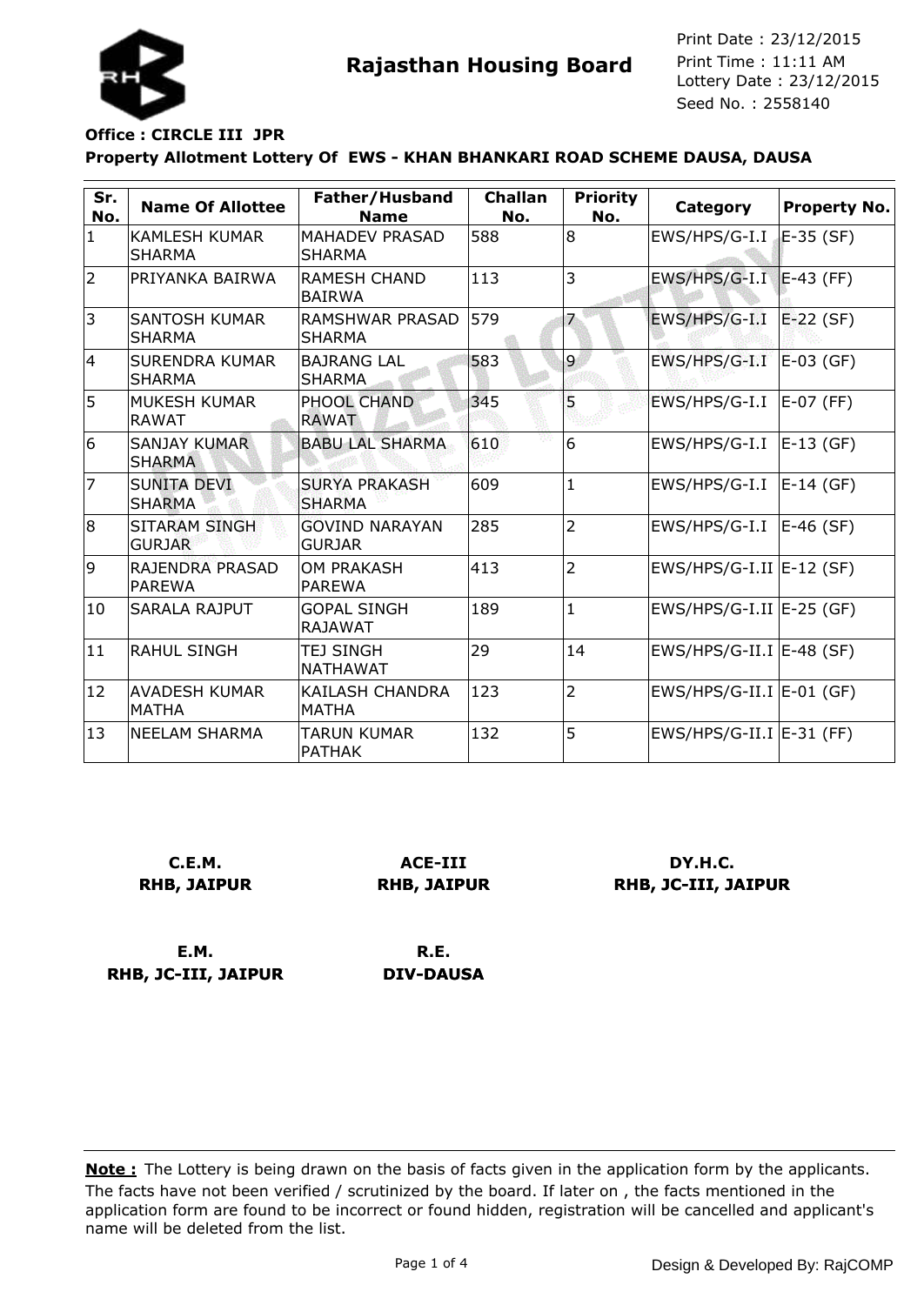

**Rajasthan Housing Board** Print Time : 11:11 AM<br>Lottery Date : 23/12/2015 Seed No. : 2558140 Print Date : 23/12/2015 Print Time : 11:11 AM

## **Property Allotment Lottery Of EWS - KHAN BHANKARI ROAD SCHEME DAUSA, DAUSA Office : CIRCLE III JPR**

| Sr.<br>No. | <b>Name Of Allottee</b>               | Father/Husband<br><b>Name</b>          | <b>Challan</b><br>No. | <b>Priority</b><br>No. | Category                                           | <b>Property No.</b> |
|------------|---------------------------------------|----------------------------------------|-----------------------|------------------------|----------------------------------------------------|---------------------|
| 14         | SHARDA SHARMA                         | <b>KUNJ BIHARI</b><br><b>SHARMA</b>    | 320                   | 9                      | EWS/HPS/G-II.I E-15 (GF)                           |                     |
| 15         | NISHANT MEENA                         | <b>JHUTHA LAL MEENA</b>                | 325                   | 15                     | EWS/HPS/G-II.I E-26 (GF)                           |                     |
| 16         | <b>SHABNAM</b>                        | NISAR AHAMAD                           | 352                   | 6                      | EWS/HPS/G-II.I E-18 (FF)                           |                     |
| 17         | RAJENDRA KUMAR<br><b>SHARMA</b>       | RAMJI LAL SHARMA                       | 434                   | 1                      | $EWS/HPS/G-II.I$ $E-30$ (FF)                       |                     |
| 18         | DEVKI NANDAN<br><b>SHARMA</b>         | TEJ KISHAN SHARMA 457                  |                       | 10                     | $EWS/HPS/G-II.I$ $E-11$ (SF)                       |                     |
| 19         | MUKESH SHARMA                         | SITARAM SHARMA                         | 463                   | 11                     | EWS/HPS/G-II.I   E-42 (FF)                         |                     |
| 20         | <b>BANWARI LAL SONI</b>               | <b>KAJOD MAL SONI</b>                  | 464                   | 13                     | $EWS/HPS/G-II.I$ $E-29$ (FF)                       |                     |
| 21         | <b>KRISHAN KUMAR</b><br><b>SHARMA</b> | <b>MAHESH CHANDRA</b><br><b>SHARMA</b> | 469                   | 12                     | $EWS/HPS/G-II.I$ <sup><math>E-21</math></sup> (SF) |                     |
| 22         | <b>SEEMA JANGID</b>                   | <b>DINESH KUMAR</b><br>JANGID          | 595                   | l8                     | EWS/HPS/G-II.I E-05 (FF)                           |                     |
| 23         | <b>MANOJ KUMAR</b><br>PRAJAPATI       | <b>JAGDISH PRASAD</b><br>PRAJAPATI     | 636                   | 3                      | $EWS/HPS/G-II.I$ $E-02$ (GF)                       |                     |
| 24         | <b>SATYA NARAYAN</b><br><b>SHARMA</b> | <b>CHANDRA MOHAN</b><br><b>SHARMA</b>  | 394                   | 7                      | $EWS/HPS/G-II.I$ <sup><math>E-39</math></sup> (GF) |                     |
| 25         | RAJENDRA KUMAR<br>VIJAY               | <b>RAK KISHOR VIJAY</b>                | 438                   | $\overline{4}$         | $EWS/HPS/G-II.I$ <sup><math>E-27</math></sup> (GF) |                     |
| 26         | <b>HANEES ALI</b>                     | <b>BABU ALI</b>                        | 140                   | $\mathbf{1}$           | EWS/HPS/G-<br>II.II                                | $E-09$ (SF)         |
| 27         | YOGESH KUMAR<br><b>VERMA</b>          | <b>LALLU RAM VERMA</b>                 | 558                   | $\mathbf{1}$           | EWS/HPS/G-IV                                       | E-36 (SF)           |
| 28         | <b>SUNIL KUMAR</b><br><b>VERMA</b>    | <b>RAM RATAN</b>                       | 541                   | 3                      | EWS/HPS/G-IV                                       | E-17 (FF)           |
| 29         | <b>RAKESH VERMA</b>                   | <b>LALLU RAM VERMA</b>                 | 321                   | $\overline{4}$         | EWS/HPS/G-IV                                       | $E-06$ (FF)         |

**C.E.M. RHB, JAIPUR**

**ACE-III RHB, JAIPUR**

**DY.H.C. RHB, JC-III, JAIPUR**

**E.M. RHB, JC-III, JAIPUR**

**R.E. DIV-DAUSA**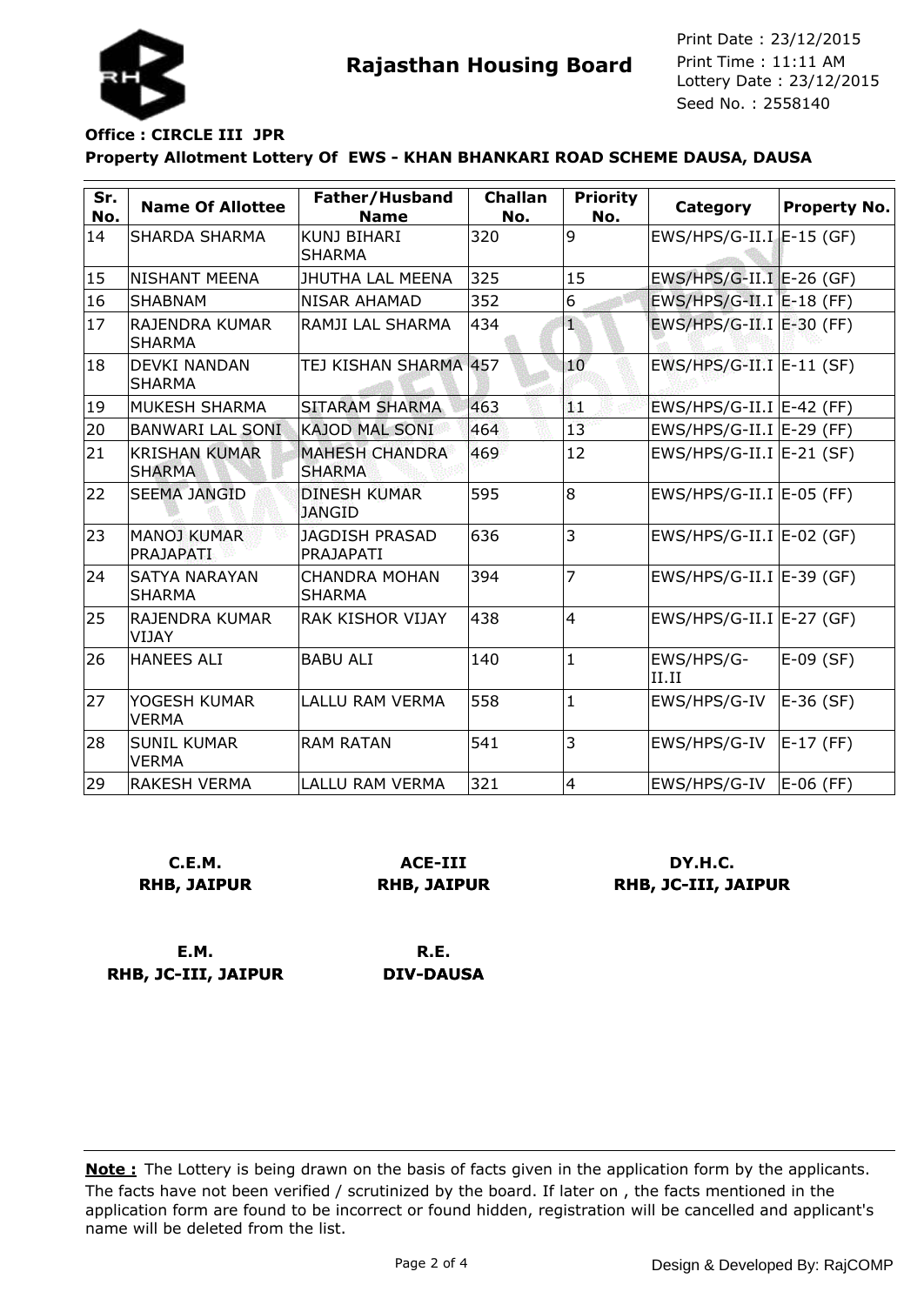



Seed No. : 2558140 Print Date : 23/12/2015 Print Time : 11:11 AM

#### **Property Allotment Lottery Of EWS - KHAN BHANKARI ROAD SCHEME DAUSA, DAUSA Office : CIRCLE III JPR**

| Sr.<br>No. | <b>Name Of Allottee</b>                | Father/Husband<br><b>Name</b>          | <b>Challan</b><br>No. | <b>Priority</b><br>No. | <b>Category</b>            | Property No.  |
|------------|----------------------------------------|----------------------------------------|-----------------------|------------------------|----------------------------|---------------|
| 30         | KALURAM BAIRWA                         | RAMSHI BAIRWA                          | 598                   | 5                      | EWS/HPS/G-IV               | E-41 (FF)     |
| 31         | <b>JAG MOHAN KOLI</b>                  | <b>AMAR SINGH KOLI</b>                 | 390                   | 6                      | EWS/HPS/G-IV               | $E-23$ (SF)   |
| 32         | SHANKAR LAL VERMA RAMJI LAL VERMA      |                                        | 447                   | 7                      | EWS/HPS/G-IV               | $E-34$ (SF)   |
| 33         | SITARAM MAHAWAR                        | <b>DULI CHAND</b><br><b>MAHAWAR</b>    | 268                   | 2                      | EWS/HPS/G-IV               | $E - 19$ (FF) |
| 34         | ANITA DEVI JANGID                      | RAJENDRA JANGID                        | 643                   | 1                      | EWS/HPS/G-<br>IX.II        | E-28 (GF)     |
| 35         | IRAKESH KUMAR<br><b>MEENA</b>          | <b>JIMMU RAM MEENA</b>                 | 551                   | T                      | EWS/HPS/G-V                | E-32 (FF)     |
| 36         | <b>LAKHAN SINGH</b><br><b>MEENA</b>    | <b>MANOHARI LAL</b><br><b>MEENA</b>    | 519                   | $\overline{2}$         | EWS/HPS/G-V                | E-20 (FF)     |
| 37         | MURARI LAL MEENA                       | <b>RAM SAHAY MEENA</b>                 | 152                   | 3                      | EWS/HPS/G-V                | E-10 (SF)     |
| 38         | SOMOTI DEVI MEENA RAMKARAN MEENA       |                                        | 454                   | $\overline{4}$         | EWS/HPS/G-V                | E-44 (FF)     |
| 39         | AMARPATI                               | <b>BANTU RAM</b>                       | 42                    | 1                      | EWS/HPS/G-<br>VIII         | $E-38$ (GF)   |
| 40         | SUNITA VERMA                           | <b>BANWARI LAL</b><br><b>BAIRWA</b>    | 634                   | $\mathbf{1}$           | $EWS/ORS/G-II.I E-47(SF)$  |               |
| 41         | <b>UPAMA GUPTA</b>                     | SHANKAR LAL GUPTA 164                  |                       | $\overline{2}$         | $EWS/ORS/G-II.I E-37$ (GF) |               |
| 42         | VISHRAM RAM SAINI IRAM SINGH SAINI     |                                        | 212                   | 3                      | $EWS/ORS/G-II.I E-40$ (GF) |               |
| 43         | <b>LALLU RAM MEENA</b>                 | NATHU RAM MEENA                        | 524                   | $\overline{4}$         | $EWS/ORS/G-II.I E-04$ (GF) |               |
| 44         | <b>SURESH CHAND</b><br><b>SAINI</b>    | PRABHU DAYAL<br><b>SAINI</b>           | 223                   | 5                      | $EWS/ORS/G-II.I E-16$ (GF) |               |
| 45         | <b>SUBHASH CHAND</b><br><b>GODIWAL</b> | <b>LAXMI NARAYAN</b><br><b>GODIWAL</b> | 663                   | $\mathbf{1}$           | EWS/ORS/G-IV               | $E-08$ (FF)   |
| 46         | <b>BHUPESH KUMAR</b><br><b>BYADWAL</b> | MOOL CHAND MEENA 386                   |                       | $\mathbf{1}$           | EWS/ORS/G-V                | E-45 (SF)     |

**C.E.M. RHB, JAIPUR**

**ACE-III RHB, JAIPUR**

**DY.H.C. RHB, JC-III, JAIPUR**

**E.M. RHB, JC-III, JAIPUR**

**R.E. DIV-DAUSA**